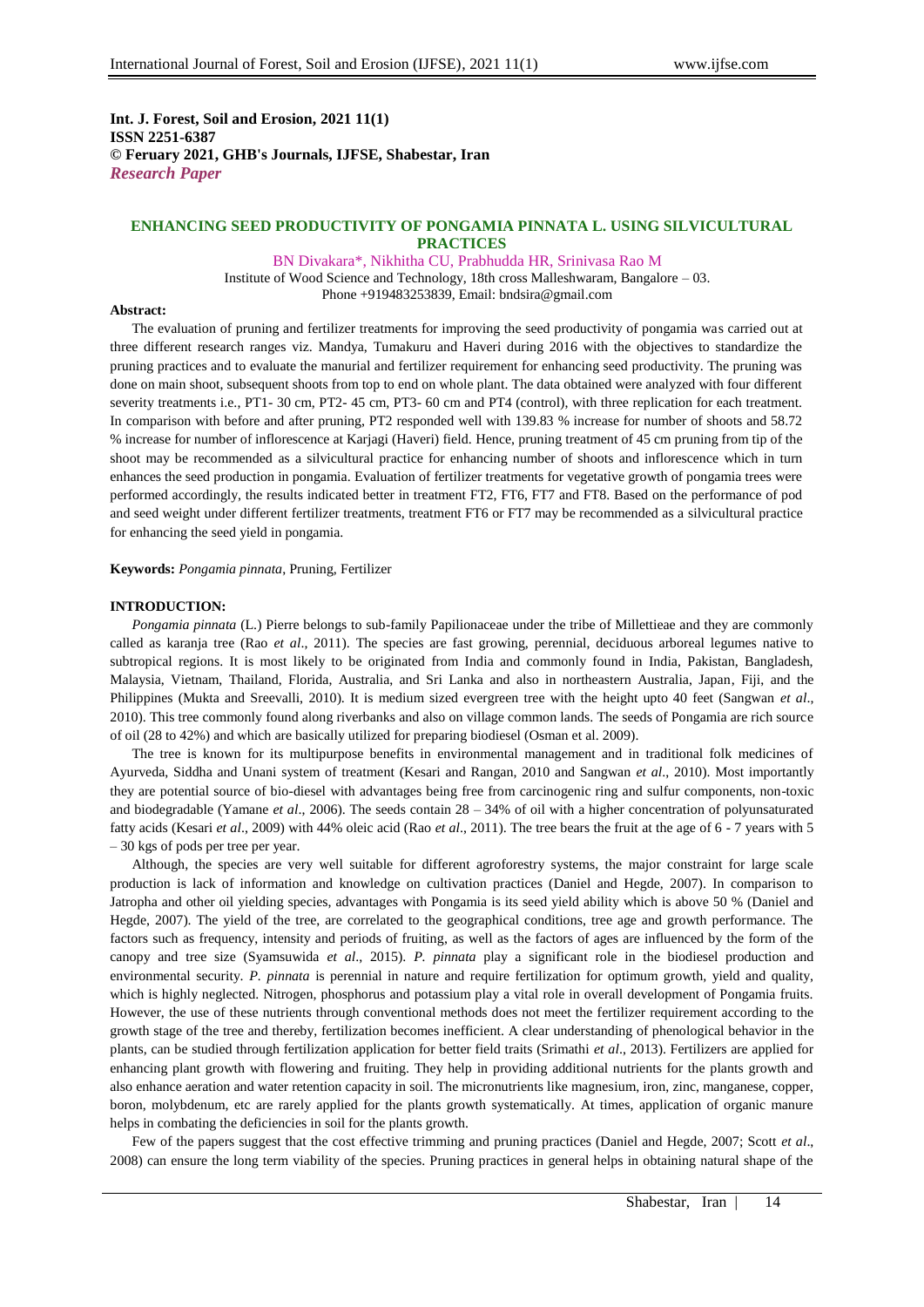tree, limit the size of a plant, remove undesirable broken, unsightly, diseased or insect-damaged growth, improve flowering by removing some branches by allowing light to penetrate to the interior of the plant. The need to standardizing planting model, to helps in avoiding the competition for nutrition among the plants and facilitates higher plant yields. So, there is an urgent need to undertake detailed research for development of management practices, high-yielding cultivars, mass multiplication techniques, suitable development models for cultivating the species (Dalemans *et al*., 2019). In addition, long term field trial across climate and also standardizing models and schedules for irrigation, pruning and fertilizer application helps in increasing financial viability for *P*. *pinnata* plantations as suggested by the Bhojvaid (2008) and Murphy *et al*., (2012). Few modifications in the silvicultural practices of pongamia, like application of fertilizers and pruning will lead to better yield. The objective of this study was to standardize the pruning practices and to evaluate the manurial and fertilizer requirement for enhancing seed productivity.

### **MATERIALS AND METHODS:**

The experiment was conducted at the three different research ranges viz. Mandya, Tumakuru and Haveri of Bangalore and Dharwad research circles which was established by Karnataka Forest Department (Table 1). Forty trees of *P. pinnata*  were selected for layout of experiment as per the systematic design by treating ten trees in each row for each treatment are: Pruning Treatment – 1 (PT1) – 30 cm pruning from top of shoot tip, Pruning Treatment – 2 (PT2) – 45 cm pruning from top of shoot tip, Pruning Treatment – 3 (PT3) – 60 cm pruning from top of shoot tip, Pruning Treatment – 4 (PT4) – control (not pruned) during February 2016. The observations were noted before pruning and after one/two year of pruning for height, collar diameter, crown diameter/width, number of branches/shoots and number of inflorescence.

Soil samples were collected as per V shape method. Soon after collection of soil samples, soil was analyzed for macro and micro nutrients with help of Krishi Vignan Kendra (KVK) – Indian Institute of Horticulture Research (IIHR), Herihalli. A detail of soil report is represented in table 2. Trees for application of fertilizer were selected from clonal seed orchards (CSO) Pongamia plantations during June 2016. Based on the soil analysis report (Table 2), following treatment was finalized in consultation with soil science department – GKVK, Bangalore and treatment are as follows. Forty trees of *P. pinnata* were selected for layout of experiment as per the systematic design by treating ten trees in each row for each treatment was performed. Fertilizer was applied at planting trees at certain concentration at following ratios such as: Poultry manure (10 kg/tree), Sulphur component (50, 75 and 100 g/tree), NPK was applied with varied concentration along with sulphur (1:1:1 + 50 g Sulphur/plant;  $1:2:1 + 50$  g Sulphur/ plant, where Sulphur is added to see the effect on oil content;  $1:3:1 + 50$  g Sulphur/plant), The biofertilizers was added at  $3.5$  g VAM +  $3.5$  g PSB/plant.

### *Observation and data analysis*

Biometric observations recorded at different places of field trial were carried out for the following parameters accordingly, plant height was measured from ground level to tip whereas the collar diameter was measured at the base of the stem and expressed in cm. the pod and seed were collected and yield per tree was calculated. The crown width from northsouth and east- west direction was collected. The number of inflorescences was also counted per tree. The growth observations and yield data were subjected to analysis if variance (ANOVA) to understand the significance of differences between the treatments (Gomez and Gomez, 1984) and expressed using Duncan Multiple Range Test (DMRT).

#### **RESULTS:**

The effect of pruning and mineral fertilizer on Pongamia plants carried out at three different locations of Karnataka is as follows;

### *Pruning*

Pruning is one among the silvicultural practices resulting in inducing more number of branches, ultimately aiding in increasing inflorescences number leading to higher seed yield. In our present study, we were able to collect the number of new shoots and flower/inflorescence after pruning and results are presented in Table 3.

*Kargaji (Haveri Research Range)*: It is evident that pruning treatments had a significant influence on vegetative traits like the shoot extension, height, collar diameter, crown width and number of branches. The pruning severity was observed to be significant in PT2, which produced maximum number of inflorescence per shoot  $(91.90\pm72.75)$  and however, minimum number of inflorescence per shoot (62.50±32.44) was recorded in control. Number of branches was significant after pruning was done when compared to unpruned tree i.e.  $83.70 \pm 31.28$ .

The effect of pruning severity on height was found to be significant in treatment PT2 (45 cm from the ground) with height  $(225.10\pm59.96)$ , followed by treatment PT1  $(215.00\pm59.49)$  and lowest height was recorded with PT3  $(214.40\pm35.66)$ . In addition, collar diameter was found significantly maximum in treatment PT2 and PT3 i.e. 85.02±24.50 (45 cm) and 90.48±12.89 (60 cm). It also shows, the crown width (NS and EW) of *P. pinnata* which was found to be significant at PT2 (310.10±103.32 and 281.30±98.07).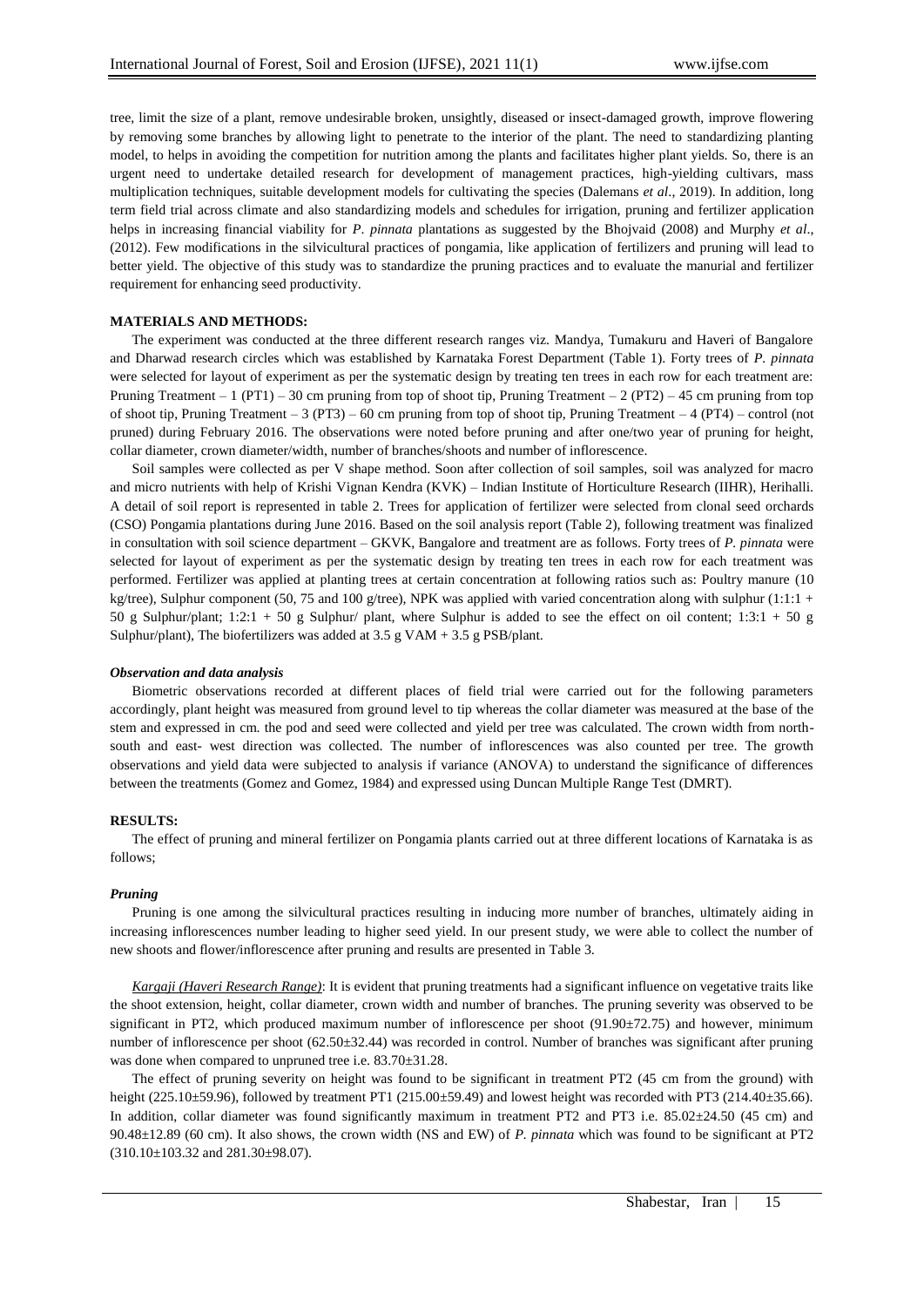*Ankapura (Tumakuru Research Range)*: The pruning severity in reproductive traits was significant in PT2 with number of inflorescence per shoot  $(119.00\pm51.08)$  and minimum number of inflorescence per shoot  $(50.80\pm25.22)$  was recorded in PT3. Furthermore, number of branches was significant after pruning was done when compared to unpruned tree i.e. 67.50±18.61.

The effect of pruning severity on the height was found to be significant in PT2 with height (225.60±109.86) followed by treatment PT1 (224.90±54.92) and lowest height was recorded with PT3 (203.90±77.23). The effect on collar diameter was maximum with PT1 (30 cm) and PT2 (45 cm) i.e.  $70.64\pm13.12$  and  $67.57\pm25.75$ . The crown width was found to be significant at PT1 (231.0±20.96 and 256.80±37.30) and minimum of was observed at PT2 i.e. 171.10±88.53 and 170.20±77.32.

*CM Gudda (Mandya Research Range)*: It is evident that pruning treatments PT2 and PT3 had a significant influence on shoot with 379.00±76.22 and 398.50±46.07 respectively. The obtained result also showed significant effect on collar diameter in PT3 i.e.  $103.49 \pm 21.48$ , PT4 i.e.  $95.21 \pm 16.01$  and PT1 i.e.  $91.48 \pm 24.39$ . The percentage (%) increase in inflorescence was more in PT1 (90.67±12.42) and less in PT2.

#### *Fertilizer Treatment*

In today scenario, the main method to maintain/restore soil nutrients and increase crop yields is through application of mineral fertilizers. Mineral fertilizers and manure are now the main source of nutrients applied to the soil. In the present study, manurial and fertilizer at different concentrations are evaluated for enhancing seed productivity by following nine treatment application and the results are presented accordingly (Table 4).

*Kargaji (Haveri Research Range)*: The results of evaluating the manurial and fertilizer requirement for *P. pinnata* for productivity enhancement are presented as per the ANOVA and DMRT analysis. There is a significant difference in pod and seed yield among all the nine treatments applied. Among all the treatments, FT6 was the highest with 10.8 Kg of pod yield and 4.08 Kg of seed yield per tree. This was followed by treatments FT8, FT7 and FT2. This indicates that application fertilizer like NPK is must for enhancement of productivity. In addition, number of inflorescences was highest in FT6 followed by FT2 and FT7. The trait total oil content had no much significant difference among the treatments.

*Ankapura (Tumakuru Research Range)*: Among all the treatments, FT7 had high yield with 7.03 Kg of pod and 3.05 Kg of seed yield per tree. Treatment FT6, FT8 and FT2 respectively gave higher yield when compared rest other treatments. Number of inflorescences was highest in FT8 followed by FT7 and FT6.

*CM Gudda (Mandya Research Range)*: The results are not presented on pod and seed yield, as the pod set failed because of drying and gall formation in flowers in this particular location.

## **DISCUSSIONS:**

Pruning and application of fertilizers are the important aspects for obtaining better quality yield under mass scale production. Malik (1994) reported that the pruning produces maximum and good quality seeds balancing between fruiting and vegetative hood. Most of the earlier studies reported varied effects on yield after pruning (Dahapute et al., 2018). Results obtained in our study are in similar lines with the study conducted by Santoso et al., 2016 in *Jatropha curcas* that pruning has a potential agronomical practice to achieve a higher yield through improving crop management conditions. Gour (2006) also suggested cutting down the trees to 45 cm stumps improve yield in Jatropha. The total pruning every year seems not to be necessary. They can be pruned totally when plants are too tall with non-productive inflorescence, which intern leads to harvest with lower seed yield. For newly-established plantation of Jatropha, pruning the main branch (stem) at 30-45 cm is ideal for maximizing the growth rate for optimizing the number of primary and secondary branches (Behera et al., 2010). In this study, the three-year old stumps of 50 cm were too short and caused lower fruit yield and seed yield than the stumps of 70 and 90 cm. The stumps of 70 cm were most productive. The contrasting results could be possibly due the difference in ages of the trees. Gour (2006) also suggested cutting 2/3 of the terminal branches of Jatropha for each successive year. Furthermore, number of branches also showed maximum consistency in PT1 i.e. 271.60±73.07. The pruning severity in reproductive traits was observed to be significant in PT2 for producing maximum number of inflorescence per shoot  $(111.07\pm19.28)$  and however, minimum number of inflorescence per shoot (73.00 $\pm$ 17.97) was recorded at control.

In the present study, the terminal branches were not cut in the second year, but fruit yield and seed yield were higher than those in the first year. Every year pruning seems not to be necessary as the tree will be too tall and the branches will be too long that causes mutual shading and low yield and harvest can be difficult. *P. pinnata* being a biodiesel crop requires nutrients for production of seeds on a sustainable basis. Added to this, it is a well-known fact that manurial and fertilizer constitutes a dependable source of essential nutrients besides improves soil conditions. The main method to maintain and restore soil nutrients and increase crop yields is through application of mineral fertilizers such as nitrogen (N), Phosphorous (P) and Potassium (K). The N, P, K used in commercial fertilizers is easily soluble and can be assimilated by plants. Because of the simplicity of its storage and handling, N, P, K can easily be applied when plants need it most. In developed countries,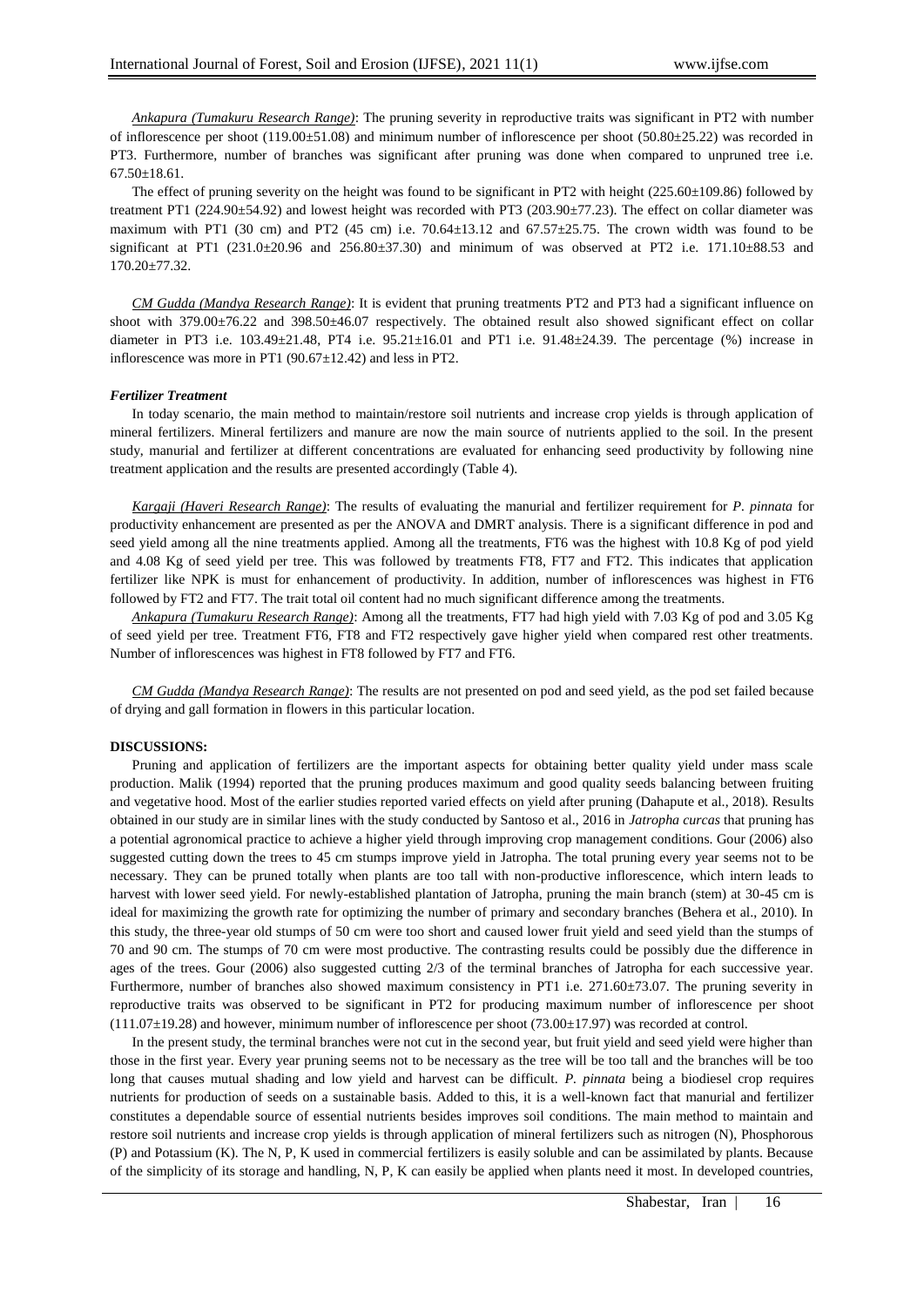mineral fertilizers are the main source of NPK applied to crops, followed closely by livestock manure. Manures are the second in nutrient inputs to agricultural land. The nutrient content of manure varies from one country to another and from one region to another within the same country. It depends on the type of farming, grazing systems and nutrient content of different foods and fodder for livestock (Bouldin et al., 1984; Maguire et al., 2011).

Optimal fertilization can increase the seed and oil yield, but high fertilization can induce high biomass but low seed production (Achten et al., 2008). Nitrogen is comparatively more mobile nutrient and taken up by trees through mass flow, whereas, less mobile nutrients like phosphorus and potassium are absorbed by the process of diffusion (Barber, 1995; Mmolawa and Or, 2000). The fruit physical parameters, *viz*. weight, length, volume, firmness, pulp content and yield attributing characters are prime indicators in economics of the experiment. Application of fertilizers significantly affects the physical parameters including yield as expressed in our study on pongamia. Similarly Suriharn et al., (2011) conducted fertilizer experiment in jatropha and found that, application of fertilizer at the rate of  $312 \text{ kg}$  ha<sup>-1</sup> have the highest number of branches (27 branches) followed by 625 kg ha<sup>-1</sup> (23 branches) and 0 kg ha<sup>-1</sup> (21 branches), respectively. Application of fertilizer at the rate of 312.5 kg ha<sup>-1</sup> also gave the highest branch length (90.7 cm) followed by 625 kg ha<sup>-1</sup> (82.9 cm) and 0 kg ha<sup>-1</sup> (74.9 cm), respectively. Application of fertilizer to tree-year old physic nut is also recommended but the application rate should not be higher than 312.5 kg ha<sup>-1</sup> and the recommended rate should be dependent on soil analysis. Application of fertilizer at the rate higher than  $312.5$  kg ha<sup>-1</sup> will not be profitable.

Fertigation in *P. pinnata* plantations have proved to be advantages for producing higher yield per tree. Lack of efficient fertilizer management practices are one of the main issues contributing low production in *P. pinnata*. Fertigation holds a great potential since it effects and improves the growth and yield parameters of the pongamia. Considering the limited potential of resources (fertilizers), it has become essential to adopt such technologies so as to avoid the demand and stress in the future. Therefore, fertigation practice becomes efficient tool for increasing the production and productivity of the pongamia and proved beyond doubt about its utility for sustainable seed production.

In our study *P. pinnata* is better in treatment FT2 (poultry manure), FT6 (NPK 1:1:1 + 50 g Sulphur/plant), FT7 (NPK 1:2:1 + 50 g Sulphur/plant) and FT8 (NPK 1:3:1 + 50 g Sulphur/plant).

# **CONCLUSIONS:**

From the results of this study, it could be concluded that *Pongamia pinnata* responded well for pruning trails with the treatments; PT1 (30 cm pruning from top of shoot tip), PT2 (45 cm pruning from top of shoot tip) and PT3 (60 cm pruning from top of shoot tip). Among all the pruning treatments PT2 (45 cm pruning from top of shoot tip) responded very well in all the three locations of Karjagi (Haveri), Ankapura (Tumakuru) and C.M. Gudda (Mandya). In comparison with before and after pruning, PT2 (45 cm pruning from top of shoot tip) responded well with 139.83 % increase for number of shoots and 58.72 % increase for number of inflorescence at Karjagi field; 96.33 % increase in number of shoots and 70.32 % increase for number of inflorescence at Ankapura field and 91.24 % increase for number of shoots and 45 % increase for number of inflorescence at C.M. Gudda field. Hence, pruning treatment of 45 cm pruning from tip of the shoot may be recommended as a silvicultural practice for enhancing number of shoots and inflorescence which in turn enhances the seed production in Pongamia. Evaluation of fertilizer treatments for vegetative growth in all the three locations (Karjagi, Ankapura and C.M. Gudda) have indicated that, of the mean performance of *Pongamia pinnata* is better in treatment FT2 (poultry manure), FT6 (NPK 1:1:1 + 50 g Sulphur/plant), FT7 (NPK 1:2:1 + 50 g Sulphur/plant) and FT8 (NPK 1:3:1 + 50 g Sulphur/plant). Mean performance of *Pongamia pinnata* for pod and seed weight expressed significant difference among all the fertilizer treatments both at Ankapura and Karjagi field. Based on the performance of pod and seed weight under different fertilizer treatments, treatment FT6 (NPK 1:1:1 + 50 g Sulphur/plant) or FT7 (NPK 1:2:1 + 50 g Sulphur/plant) may be recommended as a silvicultural practice for enhancing the seed yield in pongamia.

#### **ACKNOWLEDGMENT:**

The author wish to thank the Director, IWST, Bangalore for providing all necessary facilities for this study. Author express gratitude to Karnataka Forest Department (KFD), Bangalore for funding the project to conduct this study. The author like to extend sincere thanks to the officials of Karnataka State Forest Department for granting permission to conduct the study in their pongamia plantations of Karjagi, Ankapura and CM Gudda field and for extending help and support during the field work.

#### **REFERENCES:**

Achten W M J L, Verchot Y J, Franken E, Mathijs V P, Singh R A, Muys B (2008). Jatropha bio-diesel production and use (a literature review). *Biomass Bioenergy* 32: 1063-1084.

Barber S A (1995). Soil nutrient bioavailability. 2nd eds., John Wiley and Sons, New York.

Behera S K, Srivastava P, Tripathi R, Singh J P, Singh, N (2010). Evaluation of plant performance of *Jatropha curcas* L. under different agro-practices for optimizing biomass: A case study. *Biomass Bioenergy* 34: 31-41.

Bhojvaid P P (2008). Biofuels Towards a Greener and Secure Energy Future. TERI Press, New Delhi. p 281.

Bouldin D R, Klausner S D, Reid S D (1984). Use of Nitrogen from Manure. In *Nitrogen in Crop Production*; Hauck, R.D., Ed.; ASA-CSSA-SSSA: Madison, WI, USA, pp. 221-245.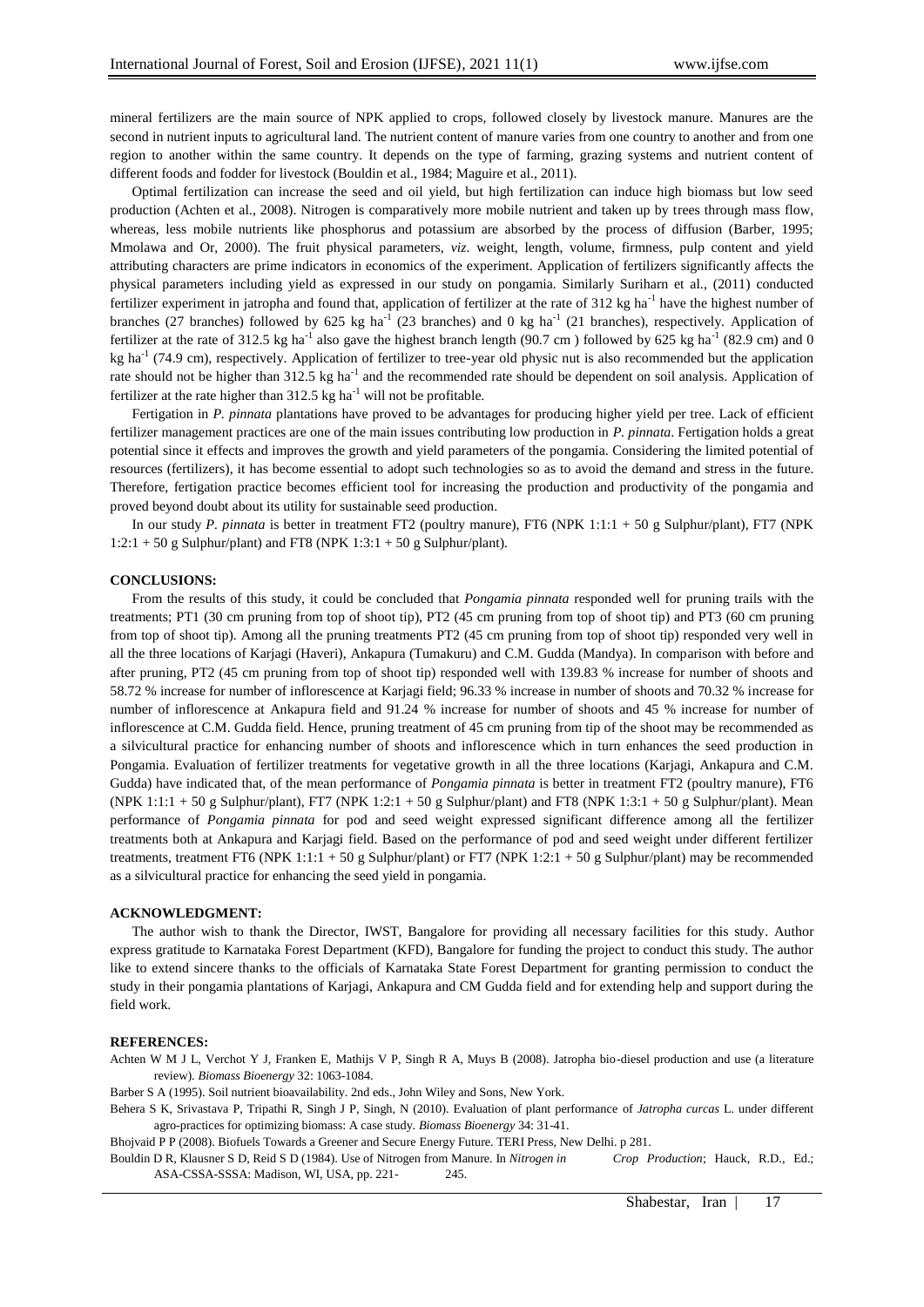- Dahapute V M, Joshi P S, Tayade S A, Nagre P K (2018). Effect of severity of pruning on growth, yield and quality of custard apple. *International Journal of Chemical Studies* 6(2): 1606-1609.
- Dalemans F, Muys B, Maertens M (2019). A framework for profitability evaluation of agroforestry-based biofuel value chains: An application to Pongamia in India. *GCB Bioenergy* 11: 852-870.
- Daniel J N, Hegde N G (2007). Tree-Borne Oilseeds in Agroforestry In: Proceedings of the National Seminar on Changing Global Vegetable Oils Scenario: Issues and Challenges before India. ed. DM Hegde. Indian Society of Oilseeds Research, Hyderabad, India, 263-276.

Gomez A K, Gomez A A (1984). Statistical procedure for agricultural research. John Wiley and sons, Inc.

- Gour V K (2006). Production practices including post-harvest management of *Jatropha curcas*. Proceedings of the Biodiesel Conference Toward Energy Independence-Focus of Jatropha, June 9-10, Hyderabad, India, New Delhi, Rashtrapati Bhawan, pp. 231-251.
- Kesari V, Das A, Rangan L (2009). Physico-chemical characterization and microbial assay from seed oil of *Pongamia pinnata*, potential biofuel crop. *Biomass Bioenerg*. 34: 108-115.
- Kesari V, Rangan L (2010). Development of *Pongamia pinnata* as an Alternative Biofuel Crop Current Status and Scope of Plantations in India. *J. Crop Sci. Biotech*. 13(3): 127-137.
- Maguire R O, Kleinman P J A, Beegle D B (2011). Novel manure management technologies in no-till and forage systems: Introduction to the special series. *J. Environ. Qual.* 40: 287-291.

Mmolawa K, Or D (2000). Root zone solute dynamics under drip irrigation: A review. *Plant and Soil* 222: 163-190.

- Mukta N, Sreevali Y (2009). Investigations on an uncommon accession of *Pongamia pinnata* (L.) Pierre. *Indian For*. 135: 293-295.
- Murphy H T, O'Connell D A, Seaton G, Raison J, Rodriguez L C, Braid A L, Kriticos D J, Jovanovic T, Abadi A, Betar M, Brodie H, Lamont M, McKay M, Muirhead G, Plummer J, Arpiwi N L, Ruddle B, Saxena S, Scott P T, Stucley C, Thistlethwaite B, Wheaton B, Wylie P, Gresshoff P M (2012). A Common View of the Opportunities, Challenges, and Research Actions for Pongamia in Australia. *Bioenerg. Res*. 5: 778-800.
- Osman M, Wani S, Balloli S S, Sreedevi T K, Ch. Srinivas rao, Emmanuel D (2009). Pongamia seed cake as a valuable source of plant nutrients for sustainable agriculture. *Indian Journal of Fertilisers* 5: 25-26.
- Rao G R, Shanker A K, Srinivas I, Korwar G R, Venkateshwarlu B (2011). Diversity and variability in seed characters and growth of *Pongamia pinnata* (L.) Pierre accessions. *Trees* 25: 725-734.
- Sangwan S, Rao D V, Sharma R A (2010). A Review on *Pongamia Pinnata* (L.) Pierre: A Great Versatile Leguminous Plant. *Nature and Science* 8(11): 130-139.
- Santoso B B, Parwata I G M A, Susanto S, Purwoko B S (2016). Yield performance of *Jatropha curcas* L. after pruning during five years production cycles in North Lombok dry land, Indonesia. *Global Advanced Research Journal of Agricultural Science* 5(3): 103-109.
- Scott P T, Pregelj L, Chen N, Hadler J S, Djordjevic M A, Gresshoff P M (2008). Pongamia pinnata: An Untapped Resource for the Biofuels Industry of the Future. *Bioenerg*. Res. 1: 2-11.
- Srimathi P, Mariappan N, Sundaramoorthy L, Sudhakar K (2013). Studies on floral phenology, fruit and seed maturation and harvest index based on fruit colour in *Pongamia pinnata* (L.) Pierre. *African Journal of Plant Science* 7(11): 513-520.
- Suriharn B, Sanitchon J, Songsri P, Kesmala T (2011). Effects of Pruning levels and fertilizer rates on yield of Physic Nut (*Jatropha curcas* L.). *Asian J. Plant Sci*. 10(1): 52-59.
- Syamsuwidaa D, Putria K P, Kurniatya R, Aminahb A (2015). Seeds and seedlings production of bioenergy tree species Malapari (*Pongamia pinnata* (L.)Pierre). *Energy Procedia* 65: 67-75.
- Yamane K, Ueta A, Shimamto Y (2006). Influence of physical and chemical properties of biodiesel fules on injection, combustion and exhaust emission characteristics in a direct injection compression ignition engine. *Int. J. Engine Research* 2: 249-61.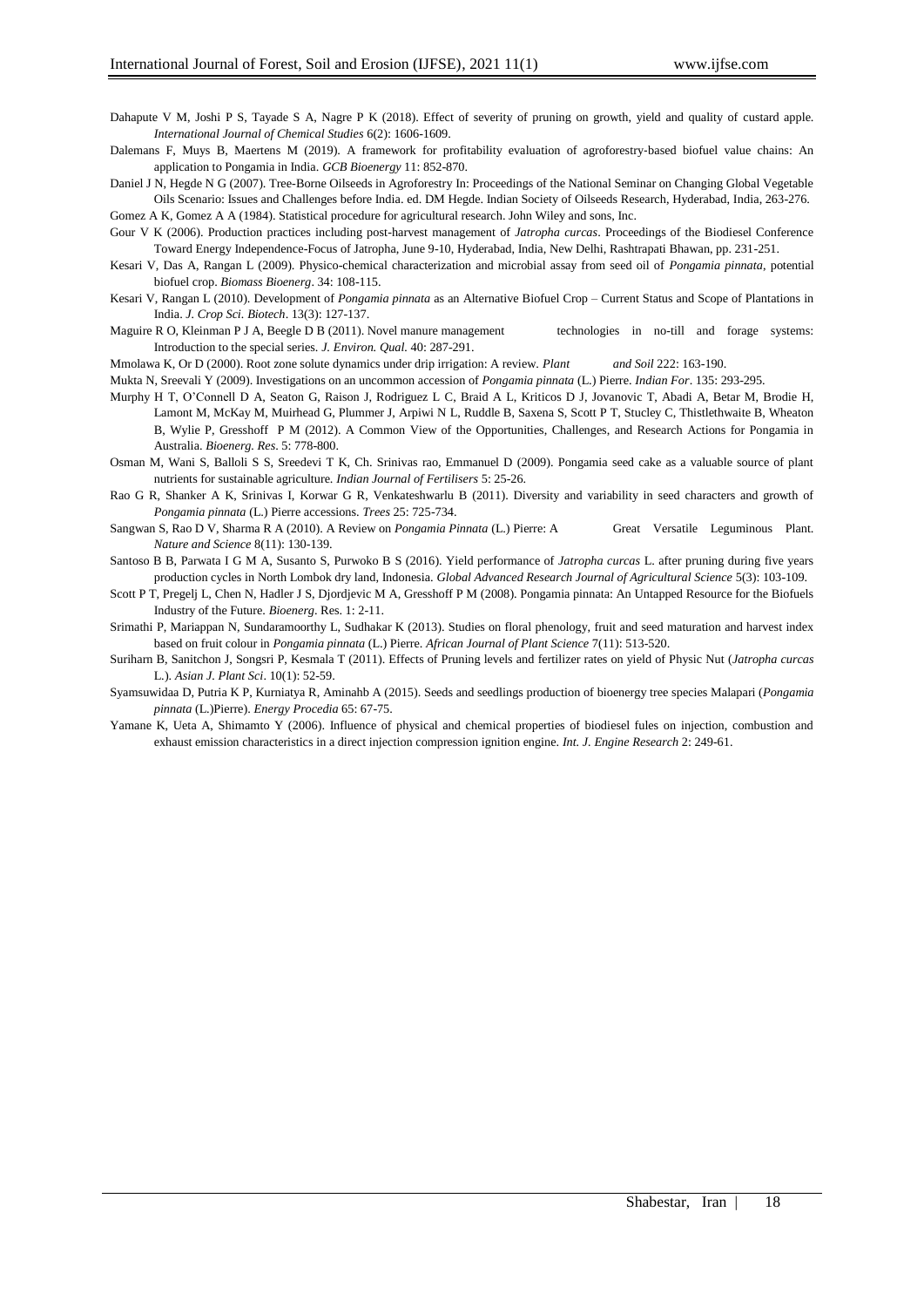|   | <b>Circle</b> | Range    | Zone                           | <b>Place/village</b> | Latitude                     | Longitude                  |
|---|---------------|----------|--------------------------------|----------------------|------------------------------|----------------------------|
|   | Bangalore     | Mandya   | Southern Dry<br>Zone           | CM Gudda             | $12^{\circ} 45'$ 15" N       | 77° 57' E                  |
|   | Bangalore     | Tumakuru | Central Dry<br>Zone            | Ankapura             | $13^{\circ} 00'$ 42" N       | $77^{\circ} 34' 8''$ E     |
| 3 | Dharwad       | Haveri   | Northern<br>Transition<br>Zone | Karjagi              | $14^{\circ} 49'$<br>15.85" N | $75^\circ 26'$<br>09.92" E |

Table 1: Details of research range selected for pruning and fertilizer trial.

**Table 2:** Report on soil analysis.

| <b>Parameters</b> | <b>Units</b> | <b>Critical</b> | <b>Haveri</b> | <b>Mandya</b> | <b>Tumakuru</b> |
|-------------------|--------------|-----------------|---------------|---------------|-----------------|
|                   |              | limit           | range         | range         | range           |
| pH                | 1:2.5        | $6.5 - 7.5$     | 6.70          | 6.90          | 7.00            |
| EC                | $dSm^{-1}$   | < 1             | 0.39          | 0.80          | 0.58            |
| <b>OC</b>         | $\%$         | $0.7 - 1.0$     | 0.80          | 0.80          | 0.40            |
| N                 | ppm          | 125-180         | 129.00        | 129.00        | 94.00           |
| P                 | ppm          | $5 - 10$        | 24.20         | 3.10          | 20.30           |
| $\bf K$           | ppm          | 62-125          | 275.00        | 225.00        | 231.00          |
| Ca                | ppm          | 800-1500        | 1260.00       | 917.00        | 961.00          |
| Mg                | ppm          | 150-250         | 639.00        | 501.00        | 172.00          |
| S                 | ppm          | $10 - 15$       | 3.90          | 3.60          | 4.90            |
| Fe                | ppm          | $5 - 10$        | 16.70         | 16.70         | 16.60           |
| Mn                | ppm          | $3 - 8$         | 4.10          | 3.90          | 4.50            |
| Zn                | ppm          | $0.75 - 1.0$    | 0.10          | 0.30          | 0.30            |
| Cu                | ppm          | $0.5 - 1.0$     | 0.10          | 0.30          | 0.30            |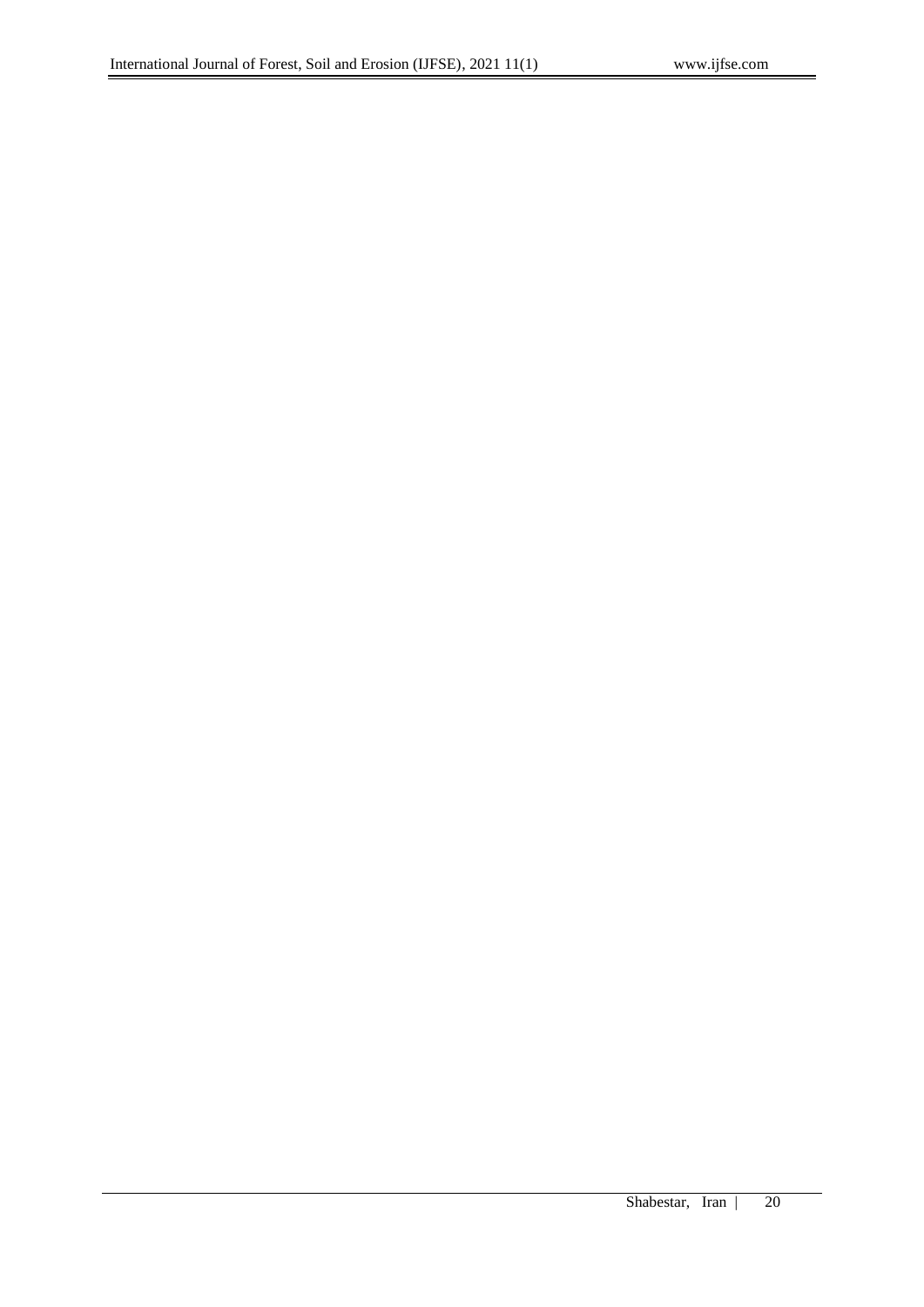| <b>Pruning</b>                            | Height (cm)         | C. diameter (cm)  | Crown width (cm)                |                     | No. of            | No. of             |  |  |
|-------------------------------------------|---------------------|-------------------|---------------------------------|---------------------|-------------------|--------------------|--|--|
| <b>Treatment</b>                          |                     |                   | <b>NS</b>                       | <b>EW</b>           | branches/shoots   | inflorescences     |  |  |
|                                           |                     |                   | Karjagi (Haveri Research Range) |                     |                   |                    |  |  |
| <b>Before pruning</b>                     |                     |                   |                                 |                     |                   |                    |  |  |
| $PT1 - 30$ cm                             | $193.35 \pm 41.58$  | $73.29 \pm 18.74$ | $249.70 \pm 96.52$              | $227.70 \pm 59.86$  | $37.20 \pm 15.32$ | $63.91 \pm 47.85$  |  |  |
| $PT2 - 45$ cm                             | $200.10 \pm 65.10$  | $77.46 \pm 18.14$ | $294.10 \pm 103.74$             | $269.60 \pm 98.92$  | $34.90 \pm 16.03$ | $57.90 \pm 45.68$  |  |  |
| $PT3 - 60$ cm                             | $196.50 \pm 38.88$  | $80.34 \pm 10.71$ | $257.20 \pm 35.81$              | $229.40 \pm 61.11$  | $27.70 \pm 6.52$  | $49.56 \pm 43.19$  |  |  |
| PT4 - Control                             | $196.00 \pm 25.79$  | $77.03 \pm 6.19$  | $267.00 \pm 39.22$              | $242.00 \pm 30.23$  | $33.00 \pm 6.20$  | $57.00 \pm 29.11$  |  |  |
| After pruning                             |                     |                   |                                 |                     |                   |                    |  |  |
| $PT1 - 30$ cm                             | $215.00 \pm 59.49$  | $81.52 \pm 21.41$ | $270.50 \pm 91.50$              | $242.80 \pm 60.59$  | $75.00 \pm 36.06$ | $90.40 \pm 67.78$  |  |  |
| $PT2-45$ cm                               | $225.10 \pm 59.96$  | $85.02 \pm 24.50$ | $310.10 \pm 103.32$             | $281.30 \pm 98.07$  | $83.70 \pm 31.28$ | $91.90 \pm 72.75$  |  |  |
| $PT3 - 60$ cm                             | $214.40 \pm 35.66$  | $90.48 \pm 12.89$ | $271.10 \pm 35.89$              | $240.50 \pm 60.64$  | $41.50 \pm 15.02$ | $63.20 \pm 55.13$  |  |  |
| PT4 - Control                             | $218.00 \pm 30.23$  | $85.67 \pm 9.36$  | $283.00 \pm 39.97$              | $254.00 \pm 31.37$  | $36.40 \pm 5.08$  | $62.50 \pm 32.44$  |  |  |
| Percent increase (%)                      |                     |                   |                                 |                     |                   |                    |  |  |
| $PT1 - 30$ cm                             | 11.20               | 11.23             | 8.33                            | 6.63                | 101.61            | 41.45              |  |  |
| $PT2 - 45$ cm                             | 12.49               | 9.76              | 5.44                            | 4.34                | 139.83            | 58.72              |  |  |
| $PT3 - 60$ cm                             | 9.11                | 12.62             | 5.40                            | 4.84                | 49.82             | 27.52              |  |  |
| PT4 - Control                             | 11.23               | 11.22             | 6.00                            | 4.96                | 10.30             | 9.65               |  |  |
| <b>Ankapura (Tumakuru Research Range)</b> |                     |                   |                                 |                     |                   |                    |  |  |
| <b>Before pruning</b>                     |                     |                   |                                 |                     |                   |                    |  |  |
| $PT1 - 30$ cm                             | $204.10 \pm 60.50$  | $64.22 \pm 12.75$ | $219.80 \pm 20.84$              | $246.80 \pm 39.64$  | $35.10 \pm 11.58$ | $56.06 \pm 36.78$  |  |  |
| $PT2 - 45$ cm                             | $208.80 \pm 101.92$ | $65.73 \pm 17.63$ | $159.70 \pm 89.73$              | $157.60 \pm 79.46$  | $24.50 \pm 16.34$ | $69.87 \pm 46.34$  |  |  |
| $PT3 - 60$ cm                             | $188.40 \pm 74.36$  | $50.97 \pm 21.38$ | $212.90 \pm 116.72$             | $200.40 \pm 35.35$  | $24.00 \pm 15.15$ | $43.56 \pm 35.45$  |  |  |
| PT4 - Control                             | $200.00 \pm 42.55$  | $60.31 \pm 12.29$ | $197.00 \pm 57.61$              | $201.00 \pm 57.08$  | $27.00 \pm 10.99$ | $56.00 \pm 28.01$  |  |  |
| After pruning                             |                     |                   |                                 |                     |                   |                    |  |  |
| $PT1 - 30$ cm                             | $224.90 \pm 54.92$  | $70.64 \pm 13.12$ | $231.80 \pm 20.96$              | $256.80 \pm 37.30$  | $67.50 \pm 18.61$ | $74.10 \pm 48.40$  |  |  |
| $PT2 - 45$ cm                             | $225.60 \pm 109.86$ | $67.57 \pm 25.75$ | $171.10 \pm 88.53$              | $170.20 \pm 77.32$  | $48.10 \pm 33.06$ | $119.00 \pm 51.08$ |  |  |
| $PT3 - 60$ cm                             | $203.90 \pm 77.23$  | $55.81 \pm 25.55$ | $227.40 \pm 115.61$             | $212.20 \pm 105.23$ | $36.90 \pm 17.43$ | $50.80 \pm 25.22$  |  |  |
| PT4 - Control                             | $218.00 \pm 42.28$  | $64.68 \pm 14.35$ | $210.00 \pm 57.00$              | $213.07 \pm 55.93$  | $34.20 \pm 17.84$ | $61.00 \pm 43.31$  |  |  |

**Table 3:** Mean performance of *P. pinnata* trees under pruning trial at all the 3 locations.

Shabestar, Iran | 21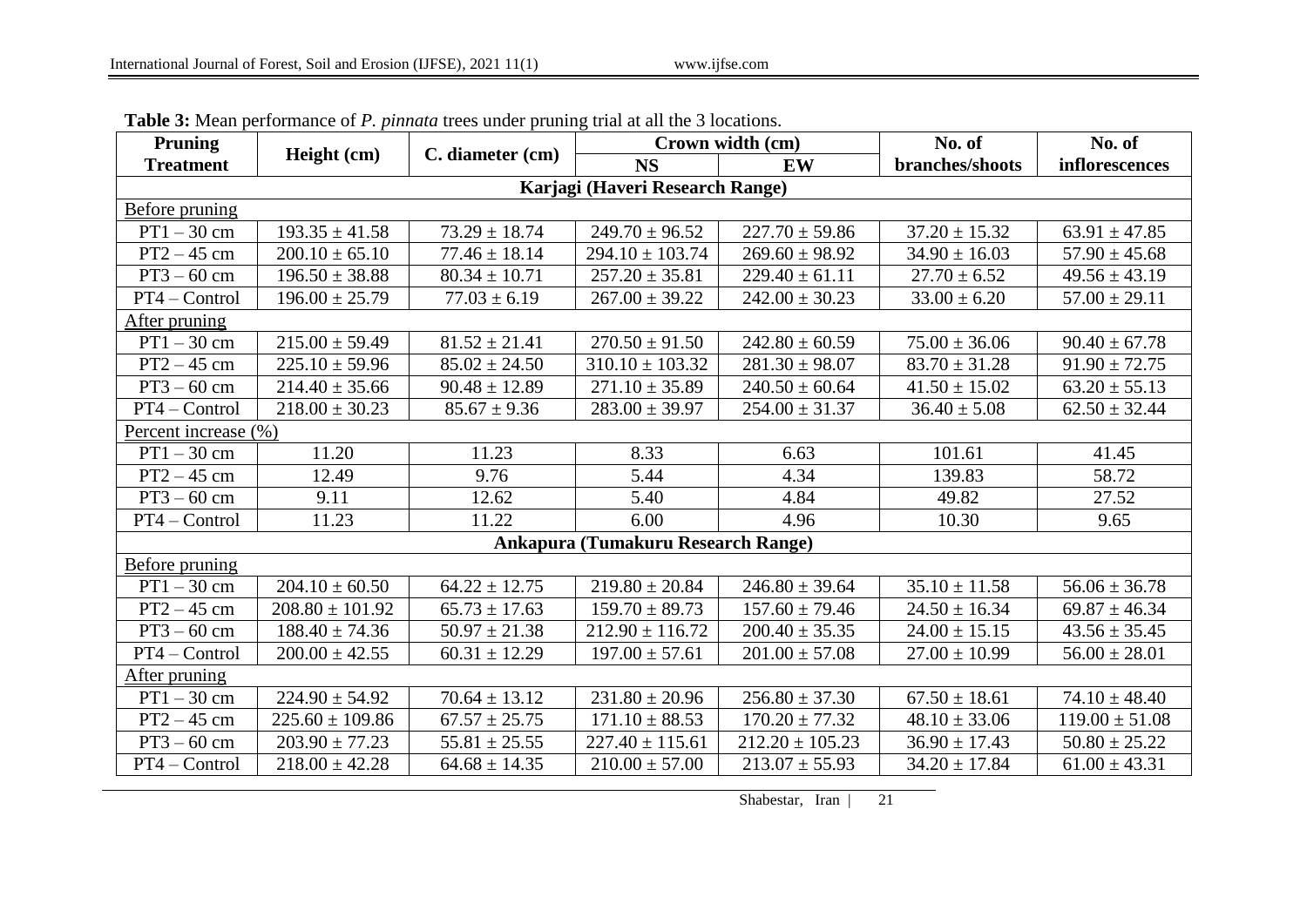| Per cent increase (%) |                    |                    |                                  |                    |                    |                    |  |
|-----------------------|--------------------|--------------------|----------------------------------|--------------------|--------------------|--------------------|--|
| $PT1 - 30$ cm         | 10.19              | 10.00              | 5.46                             | 4.05               | 92.31              | 32.11              |  |
| $PT2 - 45$ cm         | 8.05               | 02.80              | 7.14                             | 7.99               | 96.33              | 70.32              |  |
| $PT3 - 60$ cm         | 8.23               | 9.50               | 6.81                             | 5.89               | 53.75              | 16.62              |  |
| PT4 - Control         | 9.00               | 7.25               | 6.60                             | 6.01               | 26.67              | 8.93               |  |
|                       |                    |                    | CM Gudda (Mandya research range) |                    |                    |                    |  |
| Before pruning        |                    |                    |                                  |                    |                    |                    |  |
| $PT1 - 30$ cm         | $324.00 \pm 73.21$ | $82.89 \pm 23.93$  | $298.10 \pm 61.42$               | $318.00 \pm 86.27$ | $161.10 \pm 55.20$ | $60.40 \pm 15.95$  |  |
| $PT2 - 45$ cm         | $356.00 \pm 44.52$ | $88.28 \pm 12.42$  | $276.10 \pm 42.55$               | $259.80 \pm 56.34$ | $82.20 \pm 14.57$  | $76.60 \pm 13.26$  |  |
| $PT3 - 60$ cm         | $380.00 \pm 51.42$ | $96.41 \pm 16.93$  | $367.40 \pm 72.38$               | $359.80 \pm 86.61$ | $95.20 \pm 20.50$  | $69.46 \pm 18.33$  |  |
| PT4 - Control         | $353.00 \pm 35.49$ | $89.19 \pm 12.63$  | $313.00 \pm 49.76$               | $312.53 \pm 66.26$ | $106.17 \pm 43.07$ | $68.87 \pm 9.41$   |  |
| After pruning         |                    |                    |                                  |                    |                    |                    |  |
| $PT1 - 30$ cm         | $360.00 \pm 73.03$ | $91.48 \pm 24.39$  | $311.30 \pm 63.77$               | $333.70 \pm 85.58$ | $271.60 \pm 73.07$ | $91.50 \pm 30.86$  |  |
| $PT2 - 45$ cm         | $379.00 \pm 76.22$ | $90.67 \pm 12.42$  | $292.10 \pm 45.35$               | $277.20 \pm 56.77$ | $157.20 \pm 33.47$ | $111.07 \pm 19.28$ |  |
| $PT3 - 60$ cm         | $398.50 \pm 46.07$ | $103.49 \pm 21.84$ | $377.20 \pm 77.42$               | $371.60 \pm 85.40$ | $144.20 \pm 35.90$ | $79.10 \pm 19.11$  |  |
| PT4 - Control         | $365.00 \pm 38.08$ | $95.21 \pm 16.01$  | $316.00 \pm 49.31$               | $317.00 \pm 64.13$ | $118.00 \pm 51.00$ | $73.00 \pm 17.97$  |  |
| Per cent increase (%) |                    |                    |                                  |                    |                    |                    |  |
| $PT1 - 30$ cm         | 11.11              | 10.36              | 4.43                             | 4.94               | 68.59              | 51.49              |  |
| $PT2 - 45$ cm         | 6.46               | 2.71               | 5.80                             | 6.70               | 91.24              | 45.00              |  |
| $PT3 - 60$ cm         | 4.87               | 7.34               | 2.67                             | 3.28               | 51.47              | 13.88              |  |
| PT4 - Control         | 3.40               | 6.75               | 0.96                             | 1.43               | 11.14              | 6.00               |  |